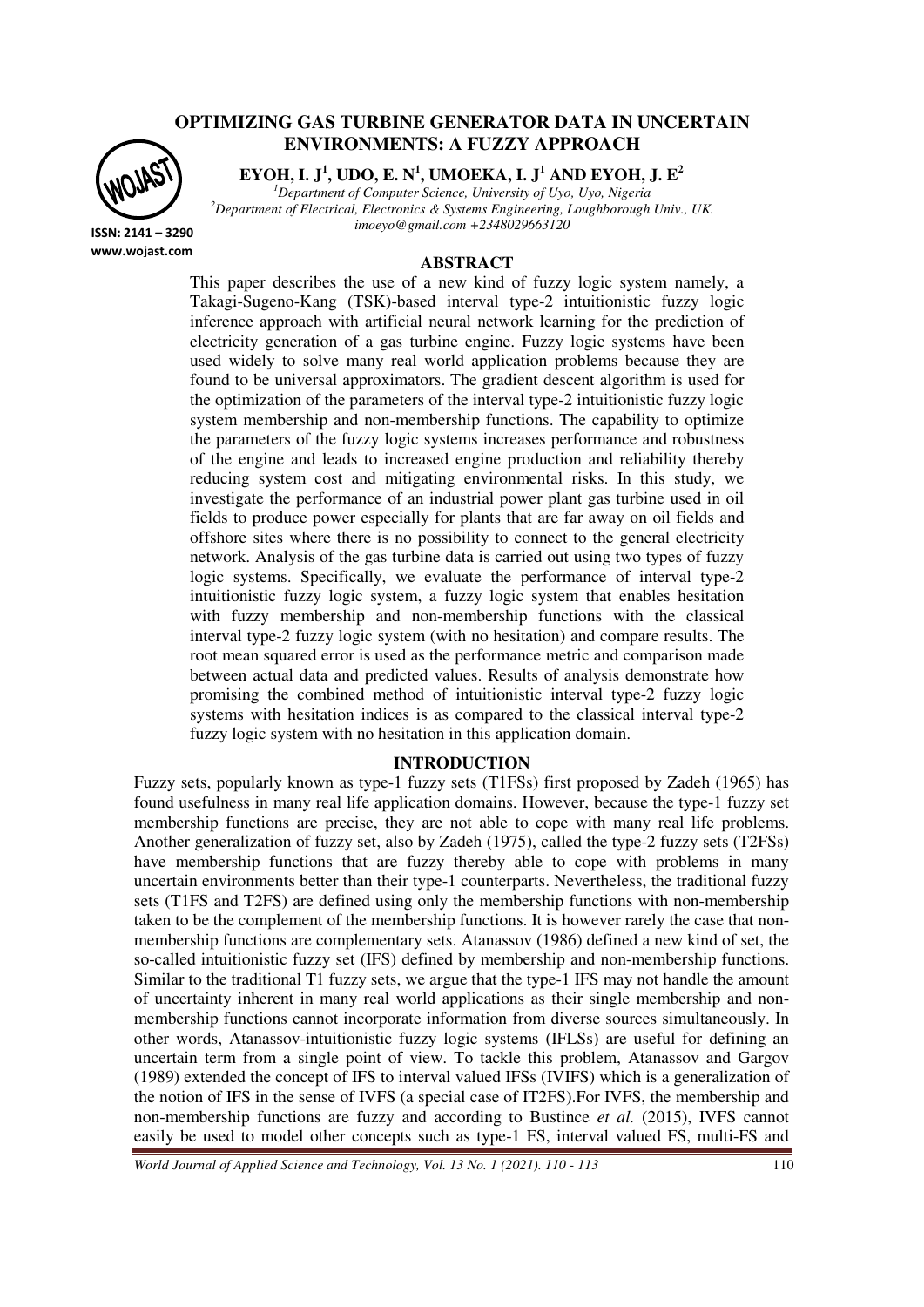multi-interval FS. The capability to model these concepts according to Bustince *et al.* (2015) is only possible with IT2FS. Based on this premise, Eyoh *et al.* (2016) developed an enhanced IT2FLS otherwise known as interval type-2 intuitionistic fuzzy logic system (IT2IFLS) utilizing interval type-2 intuitionistic fuzzy sets (IT2IFSs) in the rule base, with the aim of handling uncertainty well and able to model other concepts better than the more specific IVIFS.In this paper, we adopt two fuzzy logic approaches to analyze the gas turbine engine data. To the best knowledge of the authors, this is the first study where the two fuzzy logic approaches namely interval type-2 intuitionistic fuzzy logic (IT2IFL) and interval type-2 fuzzy logic (IT2FL) systems are used in the analysis of gas turbine engine data with the aim of improving system performance and reducing environmental risks.

#### **DEFINITIONS**

**Definition 1.** An IT2FS is specified by a footprint of uncertainty delineated by a lower membership function,  $\mu_{\bar{A}}(x, u)$  and an upper membership function,  $\bar{\mu}_{\bar{A}}(x, u)$  for all  $x \in X$ .

$$
\tilde{A} = \{ ((x, u), \mu_{\tilde{A}}(x, u), \overline{\mu}_{\tilde{A}}(x, u)) \mid \forall x \in X, \forall u \in J_x[0, 1] \}
$$
\n
$$
(1)
$$

Where,  $\mu_{\tilde{A}}(x, u) = 1$  and  $\bar{\mu}_{\tilde{A}}(x, u) = 1$ . Thus the IT2FS can also be expressed as:

$$
\tilde{A} = J_{x \in X} J_{u \in J_X} 1/(x, u) \qquad J_x \in [0, 1]
$$

$$
\tilde{A} = \sum_{x \in X} \sum_{u \in Jx} 1/(x, u) \qquad J_x \in [0, 1]
$$
 (3)

Where∫ and ∑ represent the union of all admissible points in a continuous and discrete universe of discourse respectively. A fuzzy logic system that utilizesIT2FS in its antecedent and/or consequent parts of the rule is referred to as interval type-2 fuzzy logic system(IT2FLS). The final output of an IT2FLS-TSK is computed as follows (Mendel *et al.,* 2014):

$$
y = \frac{(1-\beta)\sum_{k=1}^{M} \underbrace{f_k y_k}}{\sum_{k=1}^{M} \underbrace{f_k'}{\sum_{k=1}^{M}}} + \frac{\beta \sum_{k=1}^{M} \overline{f_k} y_k}{\sum_{k=1}^{M} \overline{f_k}}
$$
(4)

where  $f_k$  and  $\bar{f}_k$  are the lower and upper firing strength of the rules.

**Definition 2.** An IT2IFS,  $\tilde{A}^*$ , is characterized by membership and non-membership bounding functions defined as  $\{\bar{\mu}_{\tilde{\Lambda}^*}(x), \mu_{\tilde{\Lambda}^*}(x)\}$  and  $\{\bar{v}_{\tilde{\Lambda}^*}(x), \underline{v}_{\tilde{\Lambda}^*}(x)\}$  respectively for all  $x \in X$  with constraints:  $0 \le \bar{\mu}_{\bar{A}^*}(x) + \underline{v}_{\bar{A}^*}(x) \le 1$  and  $0 \le \mu_{\bar{A}^*}(x) + \bar{v}_{\bar{A}^*}(x) \le 1$  (Nguyen *et al.,* 2013).

Two IF-indices used in this study are the IF-index of center and IF-index of variance previously used in [9] and defined in this work as:

$$
\pi_c(x) = \max (0, (1 - (\mu_{\tilde{A}^*}(x) + \nu_{\tilde{A}^*}(x))))
$$

$$
\overline{\pi}_{var}(x) = \max (0, (1 - (\overline{\mu}_{\tilde{A}^*}(x) + \underline{\nu}_{\tilde{A}^*}(x))))
$$

$$
\underline{\pi}_{var}(x) = \max (0, (1 - (\mu_{\tilde{A}^*}(x) + \overline{\nu}_{\tilde{A}^*}(x))))
$$

Such that:  $0 \leq \pi_c(x) \leq 1$  and  $0 \leq \pi_{var}(x) \leq 1$ 

or

A fuzzy logic system that utilizes IT2IFS in the antecedent and/or consequent parts of the rule base is referred to as IT2IFLS. The main purpose of this work is to predict the performance of gas turbine generator data using the newly developed IT2IFLS. Interested readers are referred to (Eyoh *et al.,* 2016, Eyoh *et al.,* 2017a, Eyoh *et al.,* 2017b, Eyoh *et al.,* 2018a, and Eyoh *et al.,* 2018b)for detailed description of the system. The IT2IFLS-TSK consists of the

*World Journal of Applied Science and Technology, Vol. 13 No. 1 (2021). 110 - 113* 111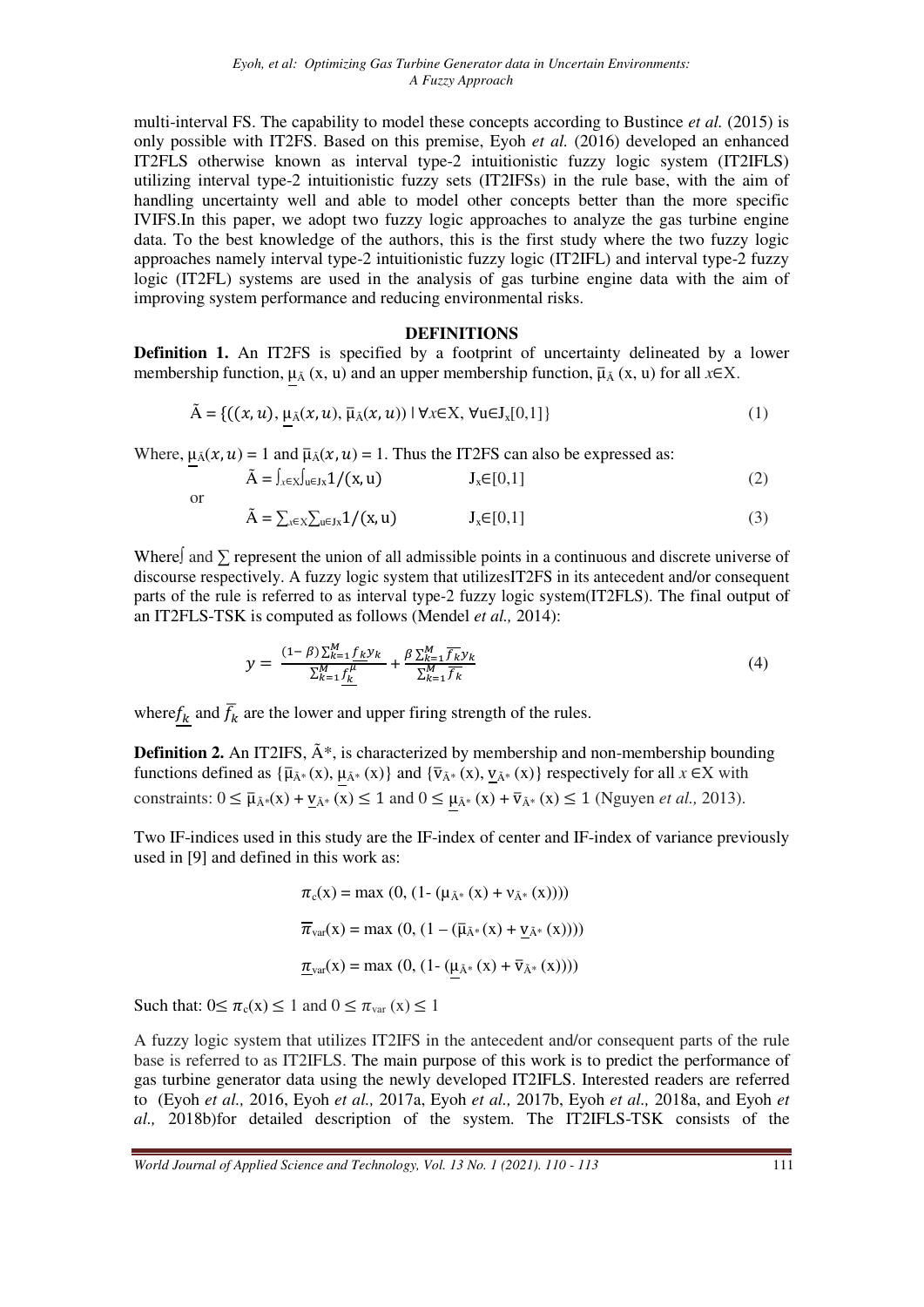intuitionistic fuzzifier, intuitionistic rule base, intuitionistic fuzzy inference engine and intuitionistic output processing.

The output of an IT2IFLS-TSK is as follows:

$$
y = \frac{(1-\beta)\sum_{k=1}^{M} (f_k^{\mu} + \overline{f_k^{\mu}}) y_k^{\mu}}{\sum_{k=1}^{M} f_k^{\mu} + \sum_{k=1}^{M} \overline{f_k^{\mu}}} + \frac{\beta \sum_{k=1}^{M} (f_k^{\nu} + \overline{f_k^{\nu}}) y_k^{\nu}}{\sum_{k=1}^{M} f_k^{\nu} + \sum_{k=1}^{M} \overline{f_k^{\nu}}}
$$
(5)

is a weighted average of each IF-THEN rule's output and as such do not require any defuzzification procedure.

where  $f_k^{\mu}$ ,  $f_k^{\nu}$ ,  $f_k^{\nu}$ ,  $f_k^{\nu}$ , are the lower membership, upper membership, lower non-membership and upper non-membership firing strengths respectively. In this study, the implication operator employed is the "prod" t-norm.

# **COMPUTATIONAL APPROACH**

# **Parameter Update Rule**

In this study, we employ the gradient descent (GD) algorithm to tune the parameters of the two models under investigation. The GD searches through the solution space to find a function that has the lowest possible cost. The cost function for a single output is defined as:

$$
E = \frac{1}{2} (y^a \cdot y)^2
$$

where  $y^{\alpha}$  is the actual output and y is the model point. The generic parameter update rule using GD is as follows:

$$
\theta_{ik}(t+1) = \theta_{ik}(t) - \gamma \frac{\delta E}{\delta \theta_{ik}} \tag{6}
$$

where  $\gamma$  is the learning rate(step size) that must be carefully chosen as a large value may lead to instability, and small value on the other hand may lead to a slow learning process. The parameter $\theta$  is the generic parameter to be tuned. The learning rate and IF-indices for this study are fixed.

### **Simulation Example**

In order to evaluate the performance of the two models, a real world gas turbine generator data is utilized. The dataset is split into the training set and the test set in the ratio 70:30. The performance criterion adopted is the RMSE defined as:

$$
\text{RMSE} = \sqrt{\frac{1}{N} \sum_{i=1}^{N} (y^{\alpha} - y)^2}
$$
 (8)

where  $y^{\alpha}$  denotes the actual output and y is the output of the model. N is the number of testing data points. The data for the analysis have been normalized to a small range of [0,1]. Table 1 shows the prediction results of the traditional IT2FLS and intuitionistic IT2FLS.

| Table 1: Summary of Prediction Results |                |                  |       |             |        |
|----------------------------------------|----------------|------------------|-------|-------------|--------|
|                                        | Model          | No. of Parameter | Rules | <b>RMSE</b> |        |
|                                        |                |                  |       | Train       | 0.1785 |
|                                        | <b>IT2FLS</b>  | 184              | 16    | <b>Test</b> | 0.0940 |
|                                        | <b>IT2IFLS</b> |                  |       | Train       | 0.1645 |
|                                        |                | 192              | 16    | <b>Test</b> | 0.0893 |

### **DISCUSSION AND CONCLUSION**

From the simulation results, it is shown that IT2IFLS (with hesitation indices) outperforms the traditional IT2FLS (without hesitation indices). This could be as a result of the additional

*World Journal of Applied Science and Technology, Vol. 13 No. 1 (2021). 110 - 113* 112